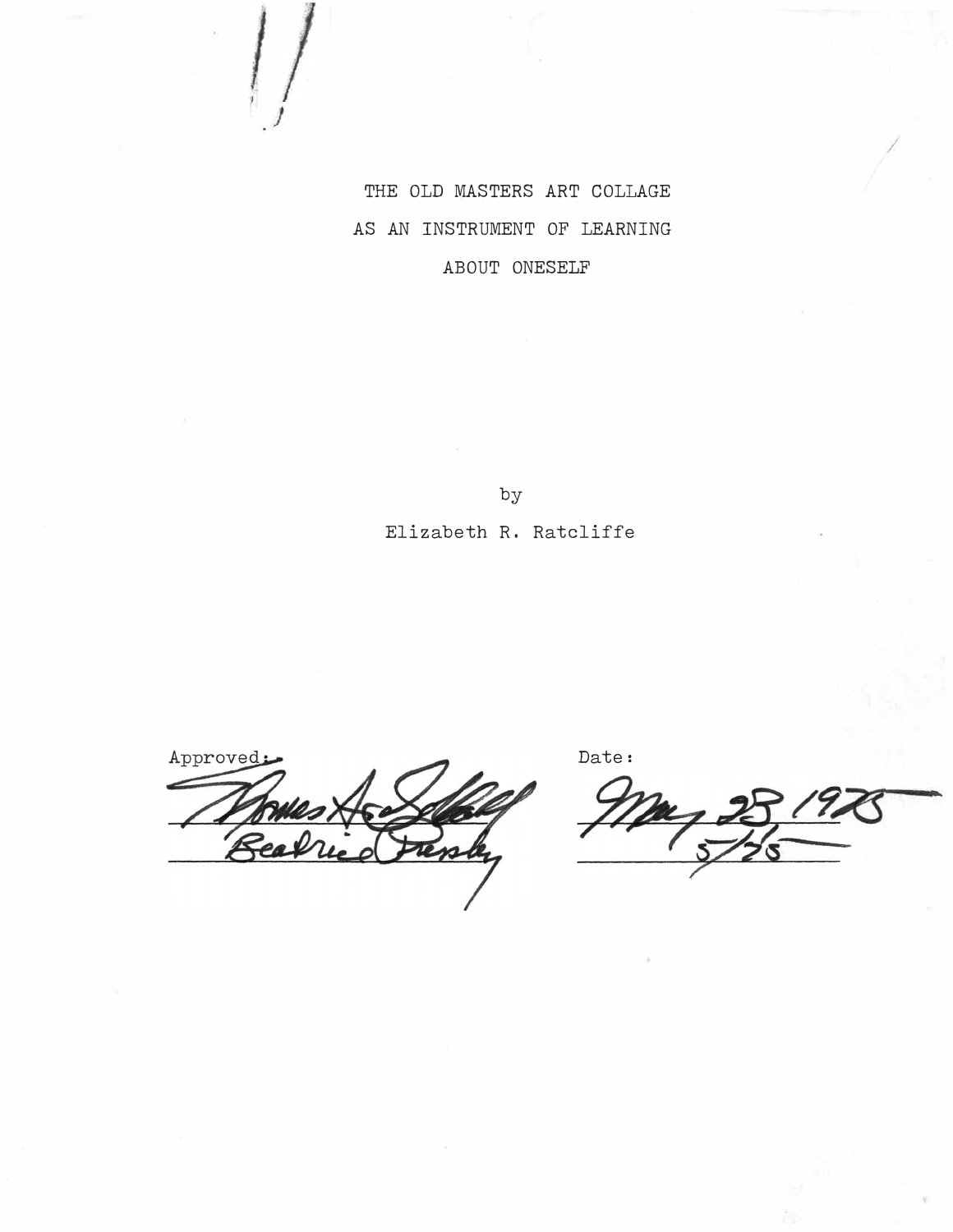### **ACKNOWLEDGEMENTS**

/

This thesis was written under the guidance of Dr. Thomas Soldahl whose stouthearted confidence in the value of the project and in my ability to carry it out helped supply me with the energy to keep at the task, even in the face of a seemingly-endless battle with the Cal-State computer. I would also like to thank Mrs. Luana Schrader of the Cal-State Campus ... Data. Center, without whose patient help the battle of the computer could not have been won. Special thanks Ilwant to give to Dr. Beatrice Pressley, my advisor, who served as my reader, and who I think of as also my friend. And lastly, I want to re-acknowledge my debt to Tom Allen, of the Psychosynthesis Institute of Palo Alto, without whom the Old Masters Art Collage as an art therapeutic technique would not exist.

 $\overline{\phantom{a}}$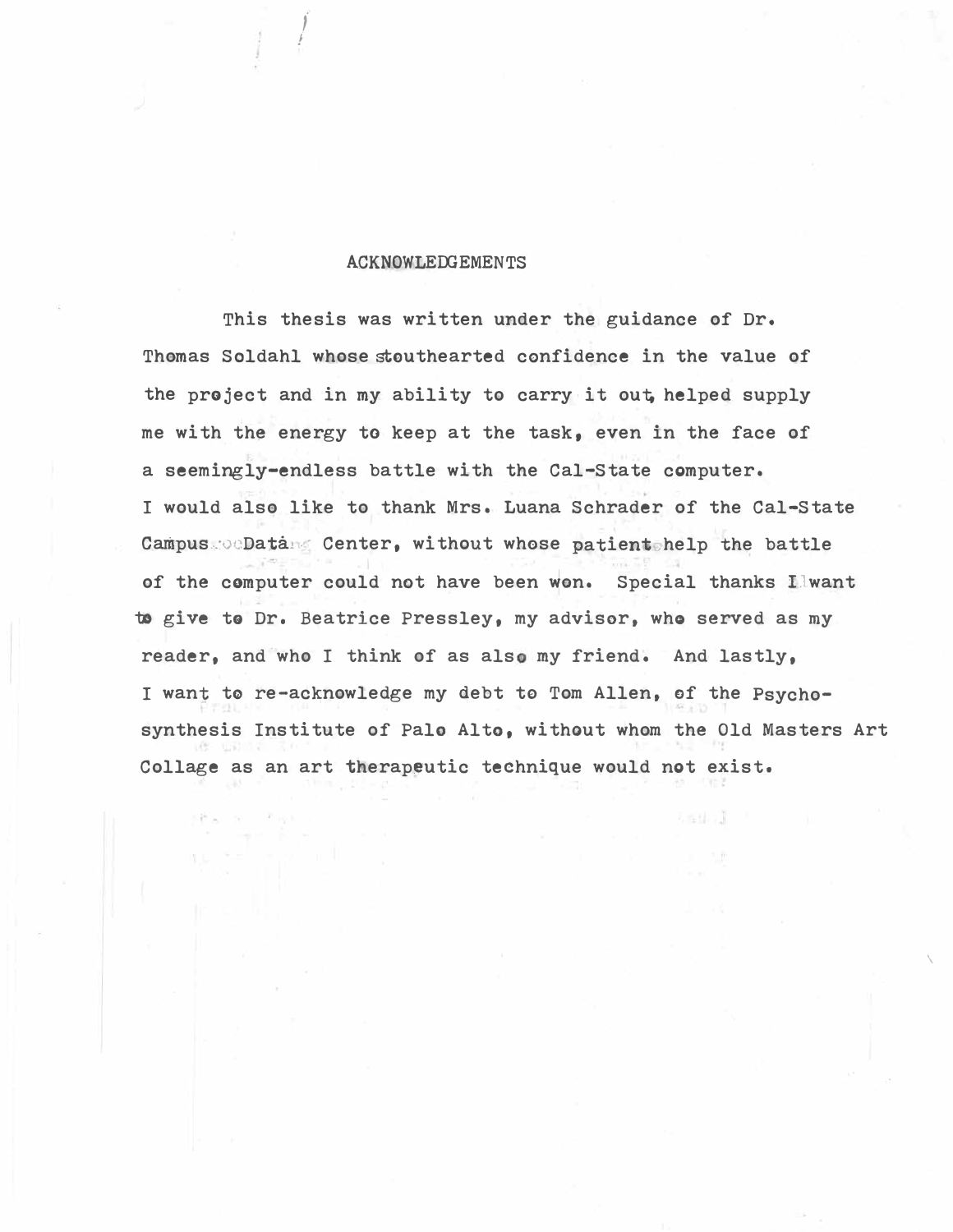# ABSTRACT

The purpose of this study was to determine whether a specific art therapy technique--the Old Masters Art Collage--could be used for the purpose of suppling demonstrable change in self-perception. Prior to this study the OMAC, although used in a variety of settings where the focus was on personal understanding and growth, had never been experimentally tested,

The plan was to use the OMAC as an intervention on only half of the selected population. All of the population would be given pre and post tests. These tests were to be a standard personality test. The Personal Orientation Inventory was chosen as the standard personality test because of its non-threatening character and because it had been specifically designed to measure healthy rather than unhealthy traits.

The population for the study was JO male and female high school students taken from two psychology classes, The distribution between males and females was uneven.

Ten null hypotheses were developed to compare differences in the test results by groups, by sex, and between groups. The data from the standardized tests were analyzed on three different types of computer programs, More personalized and subjective data were derived from a short questionnaire given to each of the JO subjects at the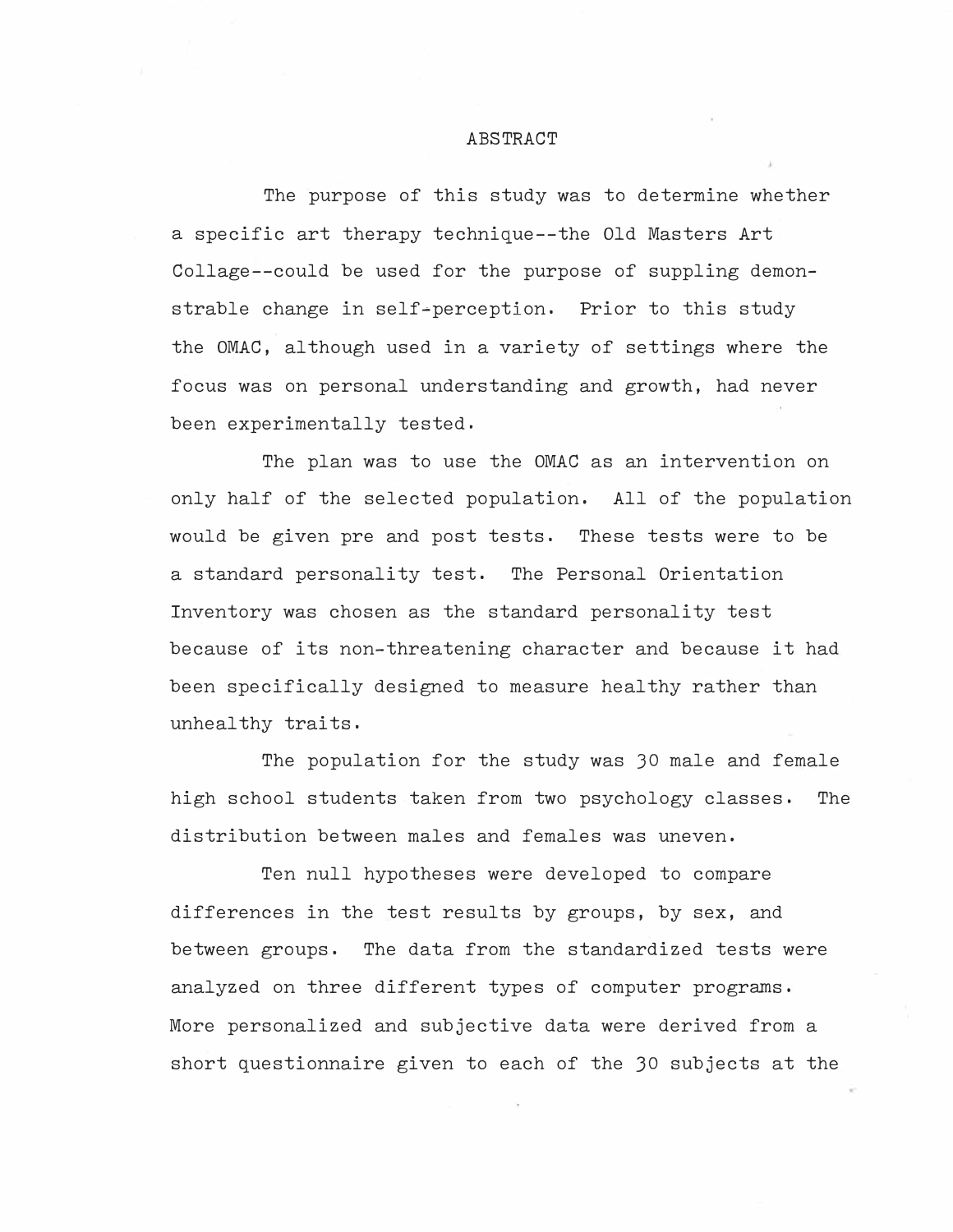completion of the entire process and analyzed by the statistical binomial test for differences in proportions,

On the basis of these results, four hypotheses were accepted and six were rejected, It was concluded that the Old Masters Art Collage art technique can produce demonstrable change in self-perception.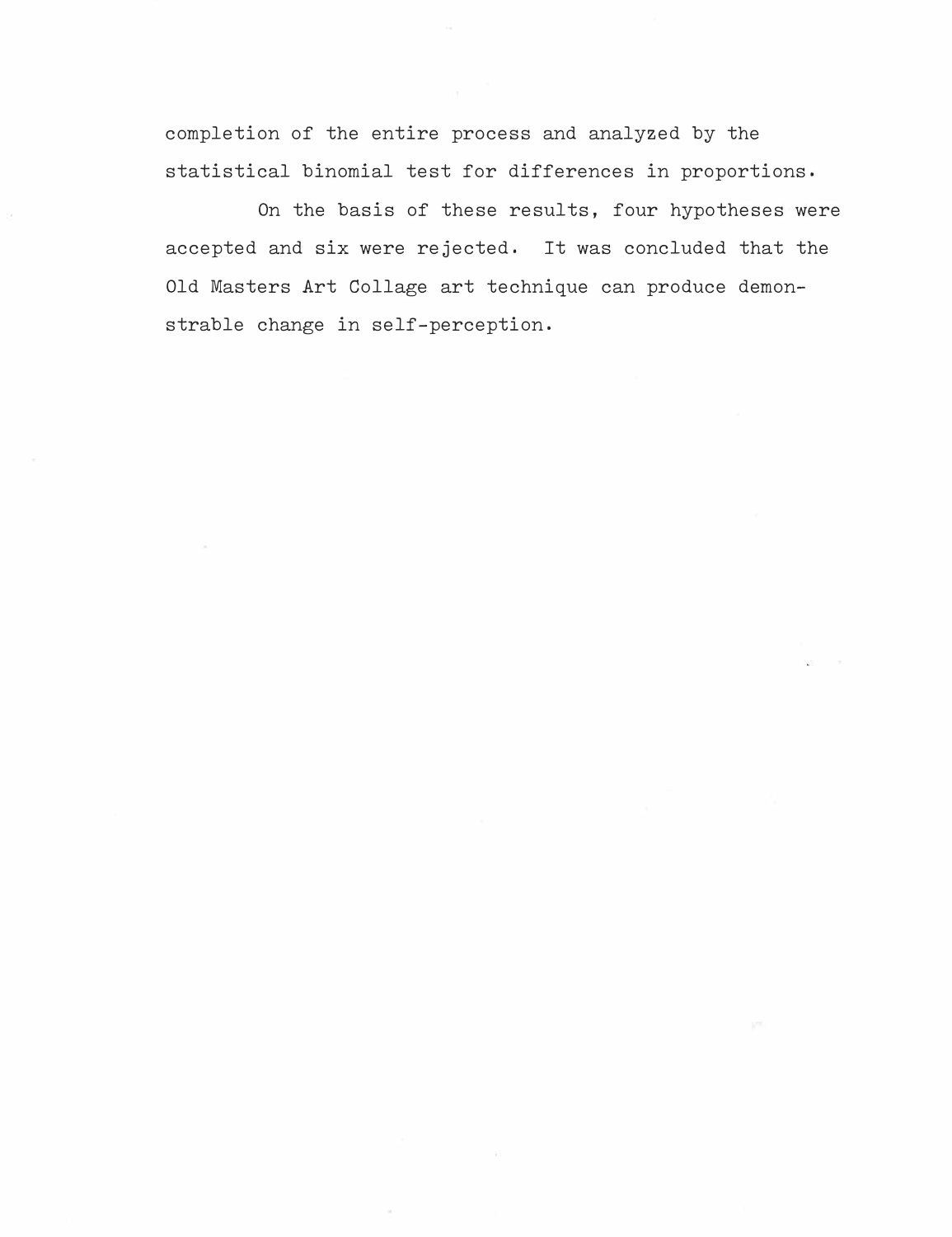### CHAPTER 1

# THE OLD MASTERS ART COLLAGE AS AN INSTRUMENT OF LEARNING ABOUT ONESELF

# Statement of the Problem

The purpose of this study is to determine the effect of a specific projective art technique on an individual's self-perception.

The Old Masters Art Collage was created for use in classrooms and workshops where personal growth and discovery was the focus, by Senior Associate of the Palo Alto Psychosynthesis Institute, Tom Allen. Until now the Old Masters Art Collage (OMAC) has not been formally tested as a technique for eliciting change in self-perception. Mr. Allen has given both permission and encouragement to test its results experimentally and write them up as a Masters Thesis.

This lack of a formally based structure is characteristic of the multiplicity of art techniques currently used in individual and group psychotherapy settings. As a result, there is today a drive by many serious art therapy practitioners to institute experimental testing, in order to establish more understanding of the various therapeutic results obtained with the increasing number of media and techniques. Dr. Ernest Harms (1895-1974), as a psychiatrist and Editor-in-Chief of the International Journal of Art

l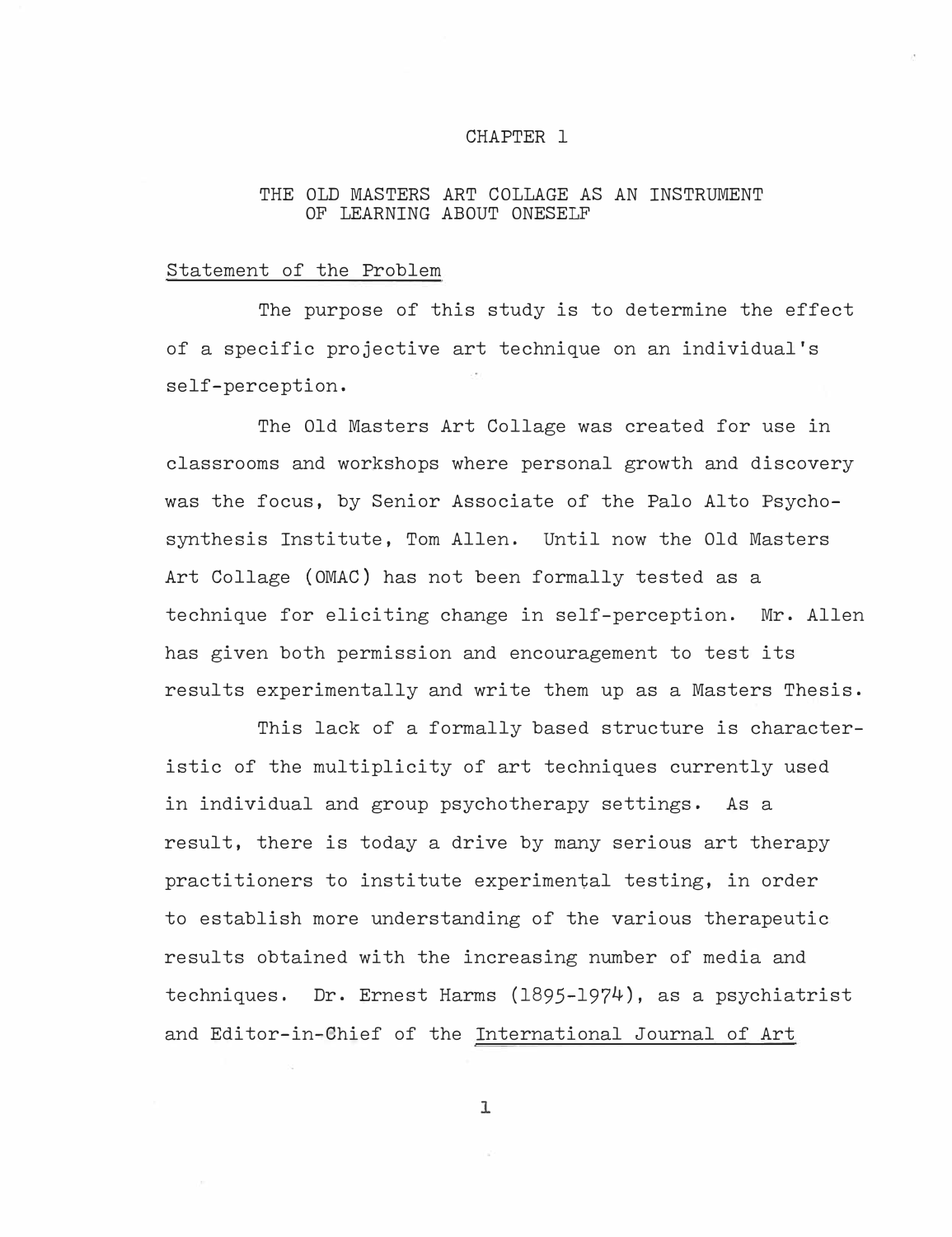### Psychotherapy, writes of this situation:

Although what we designate today as art psychotherapy has, in some form or other a two-hundred year history, it has not as yet been consolidated into carefully developed and adjusted techniques . . . We need to develop from the bottom up, a solidly confirmed scientific field of art psychotherapy. (Winter, 1973, p. 1)

# Background of the Problem

The creative expressions of normal and abnormal individuals have, since the beginning of the modern era of psychological investigations, been used to identify mental conditions. Early psychiatrists like Emil Kraepelin (1856- 1926), and Eugen Bleuler (1857-1930), used drawings and handwriting samples of their mentally deranged patients for diagnostic purposes.

The interconnected problems of how mental health and artistic creation are related, and how fantasy, images, and symbols function in both dreams and works of art, have long been debated. Like many psychological connections having to do with the unconscious, the issues were first studied and written about at length by Sigmund Freud (1856- 1939), who was much intrigued by the phenomenon of the creative artist. He considered that the writer's ability to fantasize and the painter's ability to produce powerful visual symbols (i.e. "great  $Art$ "), were related to the symbolic image-making process of dreaming, and that both were products of neurotic repressions of sexual material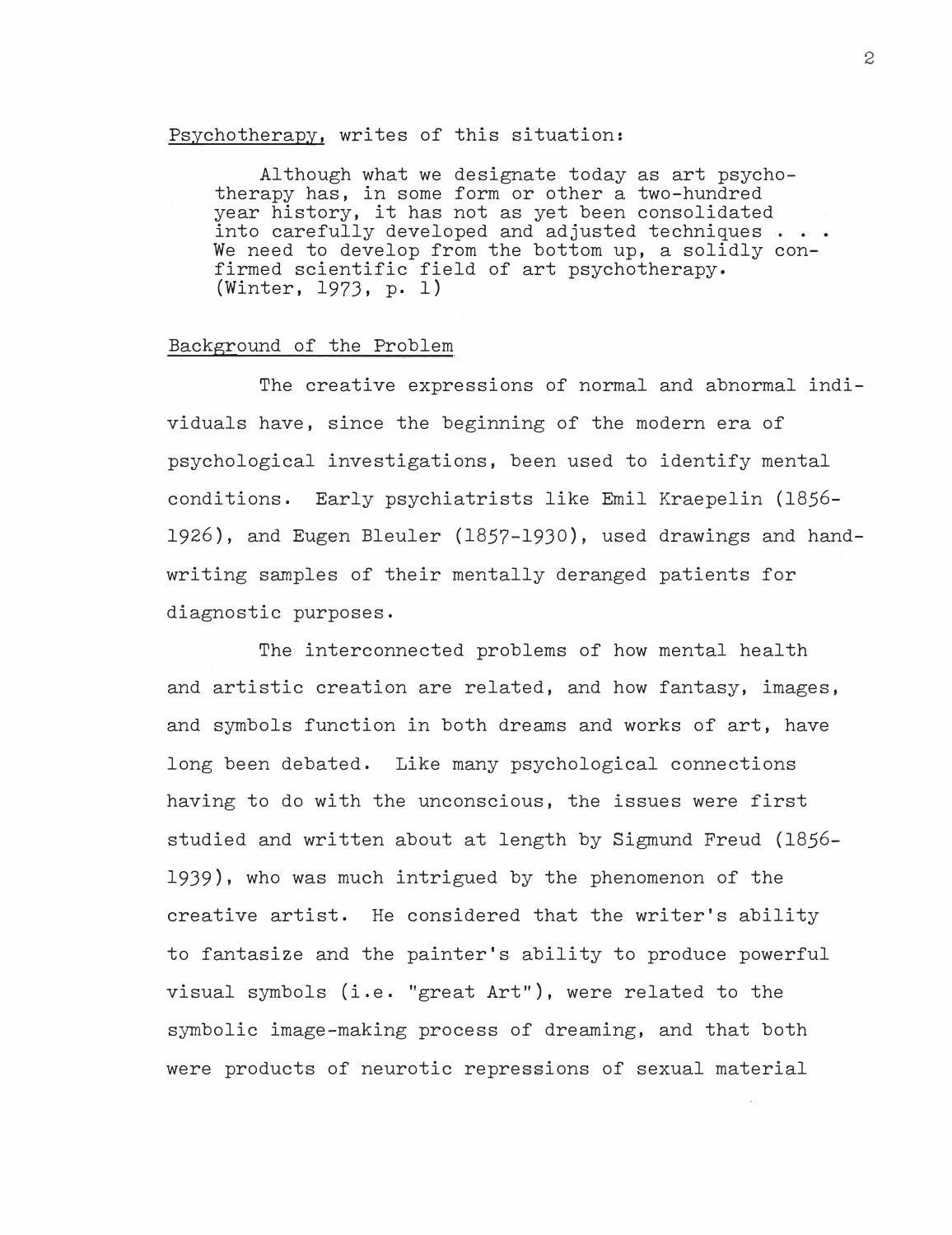into the unconscious (Freud, Collective Works, Vol. IX, 1960).

A classic of ex-post facto artistic psychoanalytic literature, Freud's (1910) study of Leonardo da Vinci, demonstrates the author's attempts to relate the artistic production of one of the Renaissance' greatest geniuses to an aborted psychosexual development in which Oedipal relationship to his natural mother was never resolved. Based on selected paintings intertwined with fragmentary childhood memories found in notebook jottings, Freud's study though masterfully presented, was not able to support its thesis due to its author's lack of art historical facts. Schapiro (1956), art historian, scholar and critic, undertook an indepth investigation of Freud's analysis forty-six years after its publication and was able to point out the factual errors as well as some methodological shortcomings of psychoanalytical procedures when used in historical investigations of people as well as works of art. Schapiro quotes Ernest Jones, pupil and biographer of Freud, who comments of his master's venturing into art history that in his conclusions about Leonardo, Freud 'was expressing conclusions which in all probability had been derived from his self-analysis and are therefore of great importance for the study of Freud's personality' (Schapiro, 1956, p. 178). With the broad general principle of being able to discover much about an artist by studying his work, Schapiro agrees:

"The intimate personality of the artist which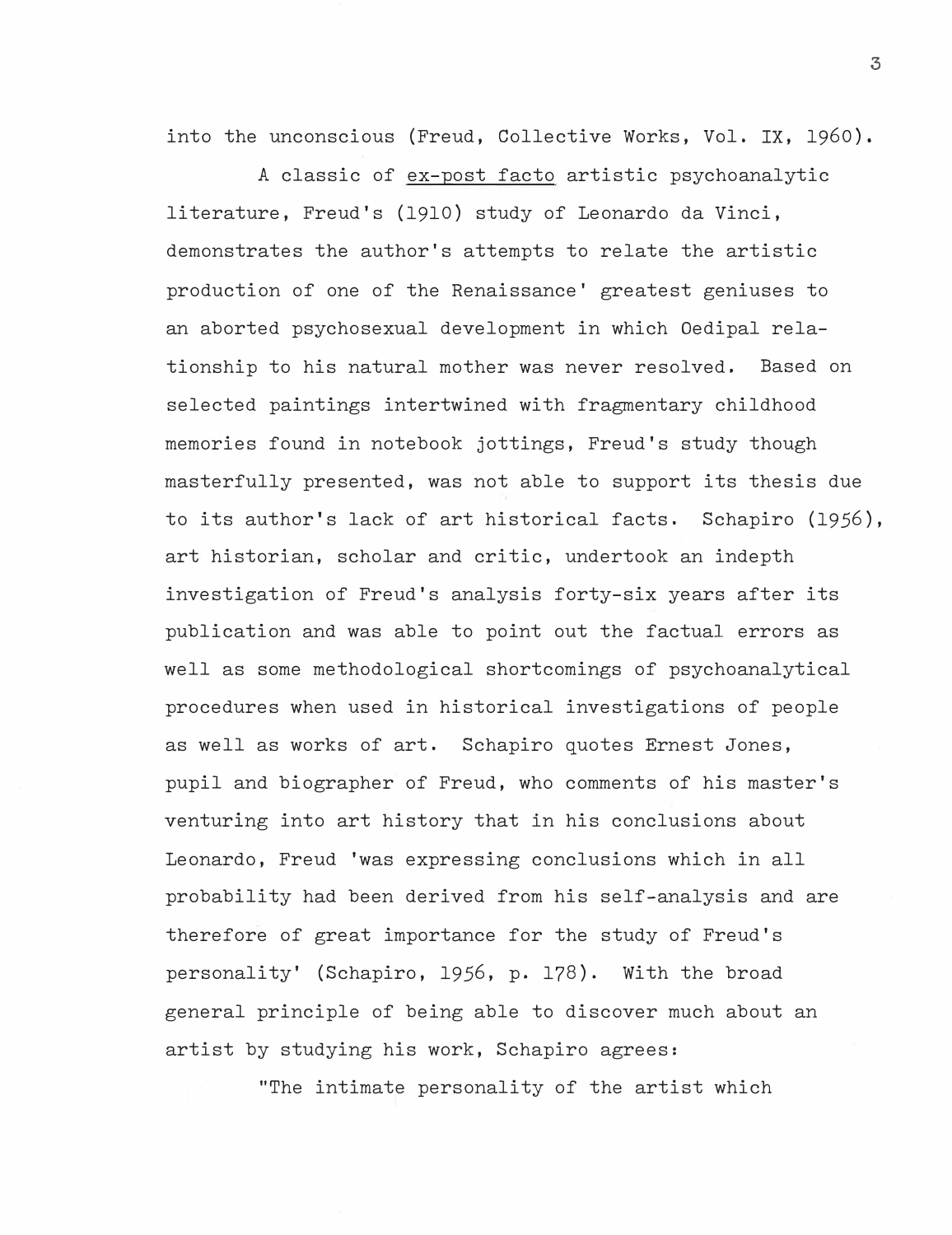lies hidden behind his work, can be divined from his work with more or less accuracy" (Schapiro, 1956, p. 173).

Carl Jung (1875-1961), Freud's contemporary and founder of the school of Analytical Psychology, continued Freud's interest in the problems of artistic creation and contributed a reinterpretation of Freud's theories about art. For Jung, the repressed material of both dreams and artistic creation was not pathological. The symbols and images surfacing in both represented the potential source of healthy personality integration, stored away by the individual in his unconscious. These powerful yet ambiguous factors represented the psychological machinery which transmit energy from one layer of the psyche to another, Rather than being some sort of sign which disguises something already known, Jung felt that symbols located below the level of man's conscious mind, were natural and spontaneous products of both the personal and the collective unconscious. They appear in dreams not as meaningless or stupid images, but as means of elucidating (as do analogies) something still unknown or in the process of formation (Jung, 1964, 1966).

Of our contemporary highly intellectual and rational approach to personal, natural and technological problems Jung comments:

Modern man does not understand how much his "rationalism" (which has destroyed his capacity to respond to numerous symbols and ideas) has put **4**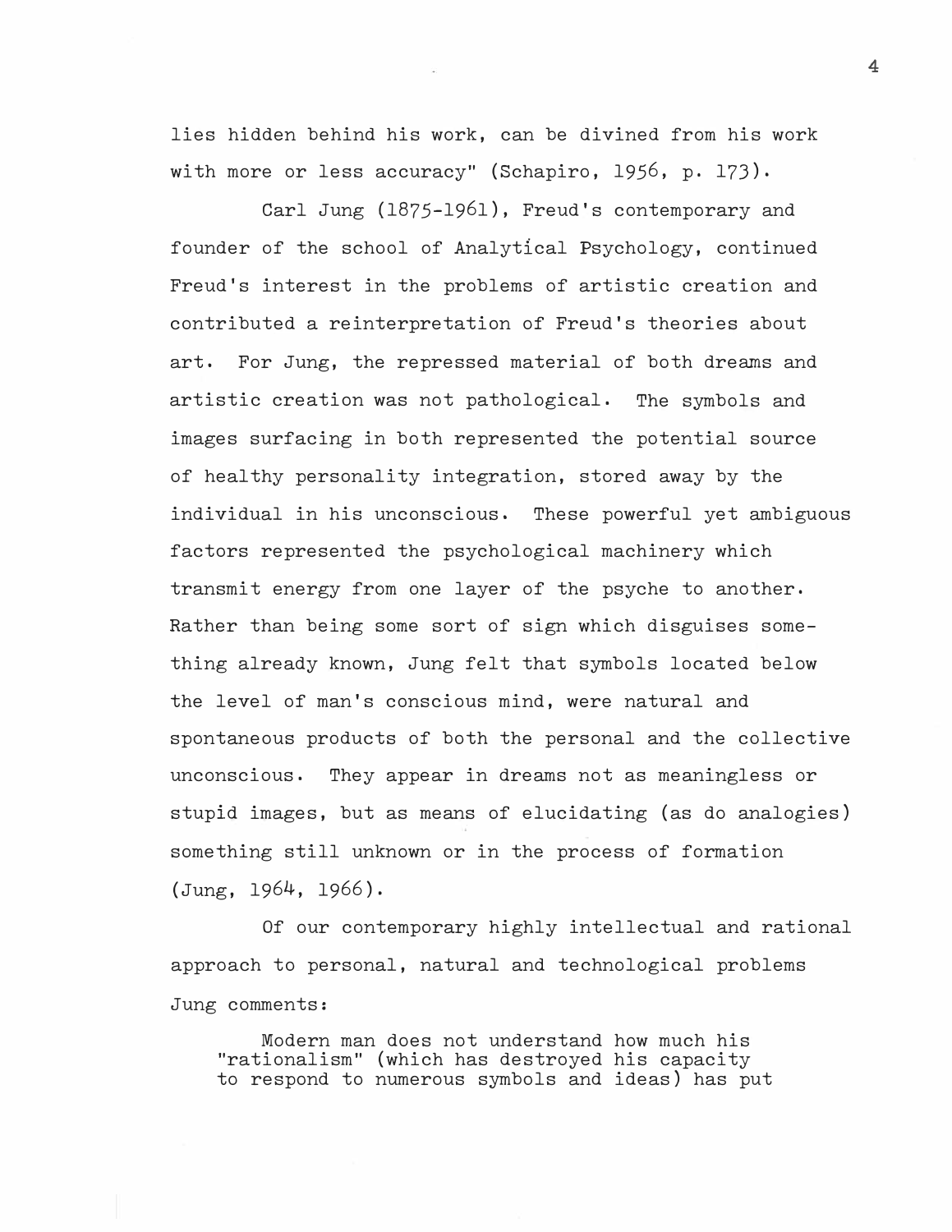him at the mercy of the psychic "underworld". He has freed himself from "superstition" (or so he believes), but in the process he has lost his spiritual values to a positively dangerous degree. His moral and spiritual tradition has disintegrated, and he is now paying the price for this break-up in world-wide disorientation and dissociation. (Jung, 1964, p. 94)

These two views put forth by Freud and Jung regarding art and its creators, stem from a very ancient dual-branched tradition flowing through Mediterranean and Western civilization. Soothsayers and magicians, oracles and visionaries have long been revered, as well as feared, for their special sort of supernatural power. For the Greeks, musicians and poets were considered to have a close connection with unseen forces called Muses. Their special talents were considered to be close to those of the philosopher, and all, in turn, with the gods themselves. At the same time, painters and sculptors were carefully separated off from the other creative artists whose material was less corporeal. Visual artists were classed as mere artisans, often coming out of the slave class. It is likely this distinction had a connection with the primitive notion that representational images carry special magical potency within themselves, and that he who possesses such an image, possesses special power over that which it represents.

Both the Hebrew and Mohammedan cultures reflect the Eastern taboo against visual iconic representations. In Judeo-Christian history, the interdict continues both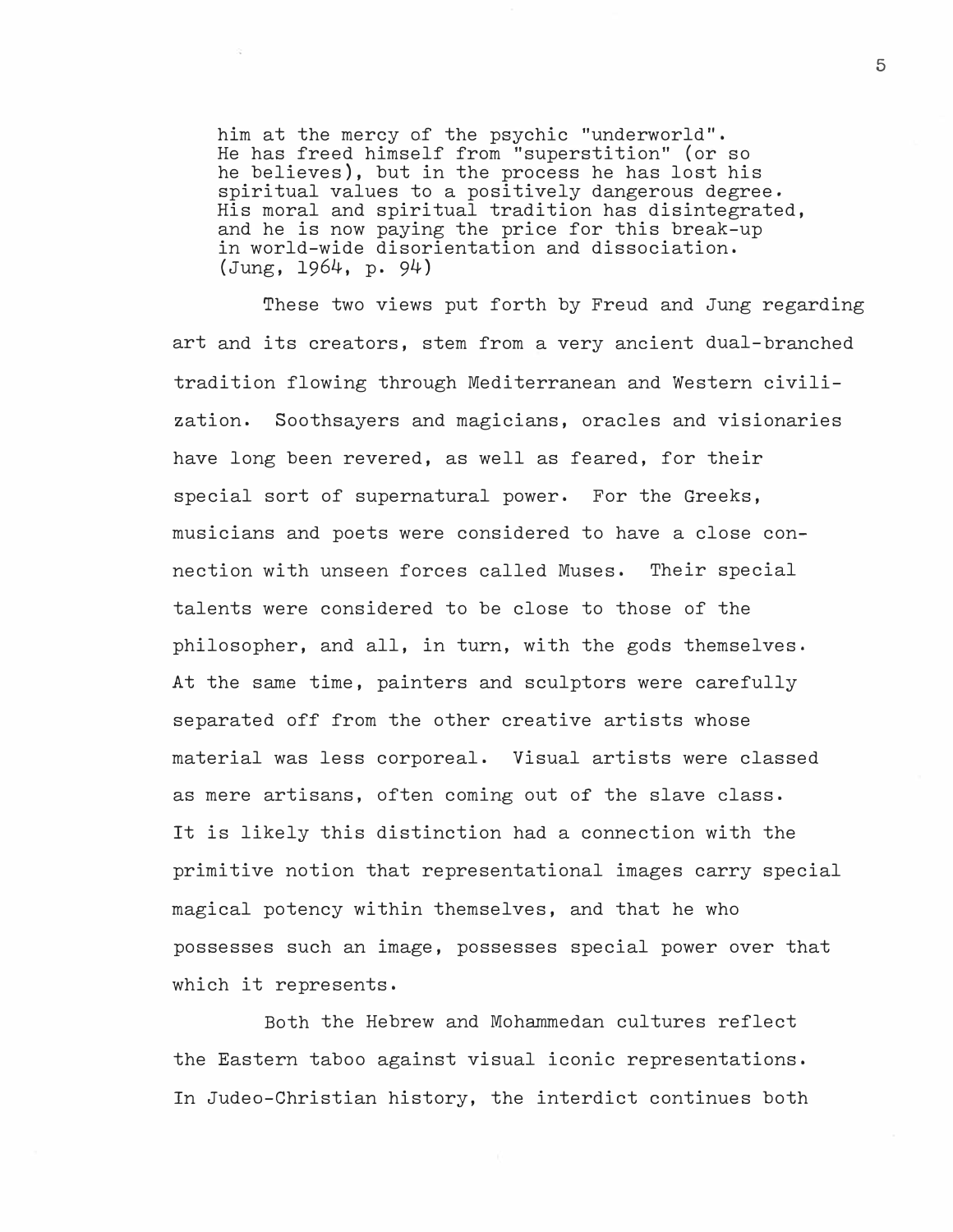through the written word forbidding graven images in the Old Testament, and later in the 8th and 9th century period of Byzantine iconoclastic destruction, where wanten a�nihilation of religious representational art was carried out by Imperial order (Kris, 1965).

Reflecting this suspicion of, and bias against, the artistic person who lives to create rather than to intellectualize, the Russian psychologist Ivan Pavlov (1849-1936) in a speech presented to his native Academy of Sciences one year before his death, rephrased primitive man's position in modern scientific terms:

Now, gentlemen, let us turn to the following question. When we analyzed the nervous patients in the neurological clinic, I came to the conclusion that there are two specifically human neuroses--hysteria and psychasthenia; I related this conclusion to the fact that man offers two types of higher nervous activity, namely, the artistic type, consequently analogous and close to that of animals, which also perceive the external world in the form of impressions exclusively and directly by means of receptors, and the other, intellectual type, which functions with the help of the second signaling system, Thus the human brain is composed of the animal brain and of the purely human part relating to speech, It is this second signaling system which is beginning to prevail in man. It can be assumed that under certain unfa-It can be assumed that under certain unfavorable conditions, when the nervous system is weakened, this phylogenic division of the brain takes place anew; then probably one individual will use predominantly the first signaling system while the other will use predominantly the second signaling system. And it is this that divides men into artistic natures and purely intellectual abstract natures, (Kris, 1965, p. 589)

Against this highly rational intellectual statement about what the human being should ideally aim toward, is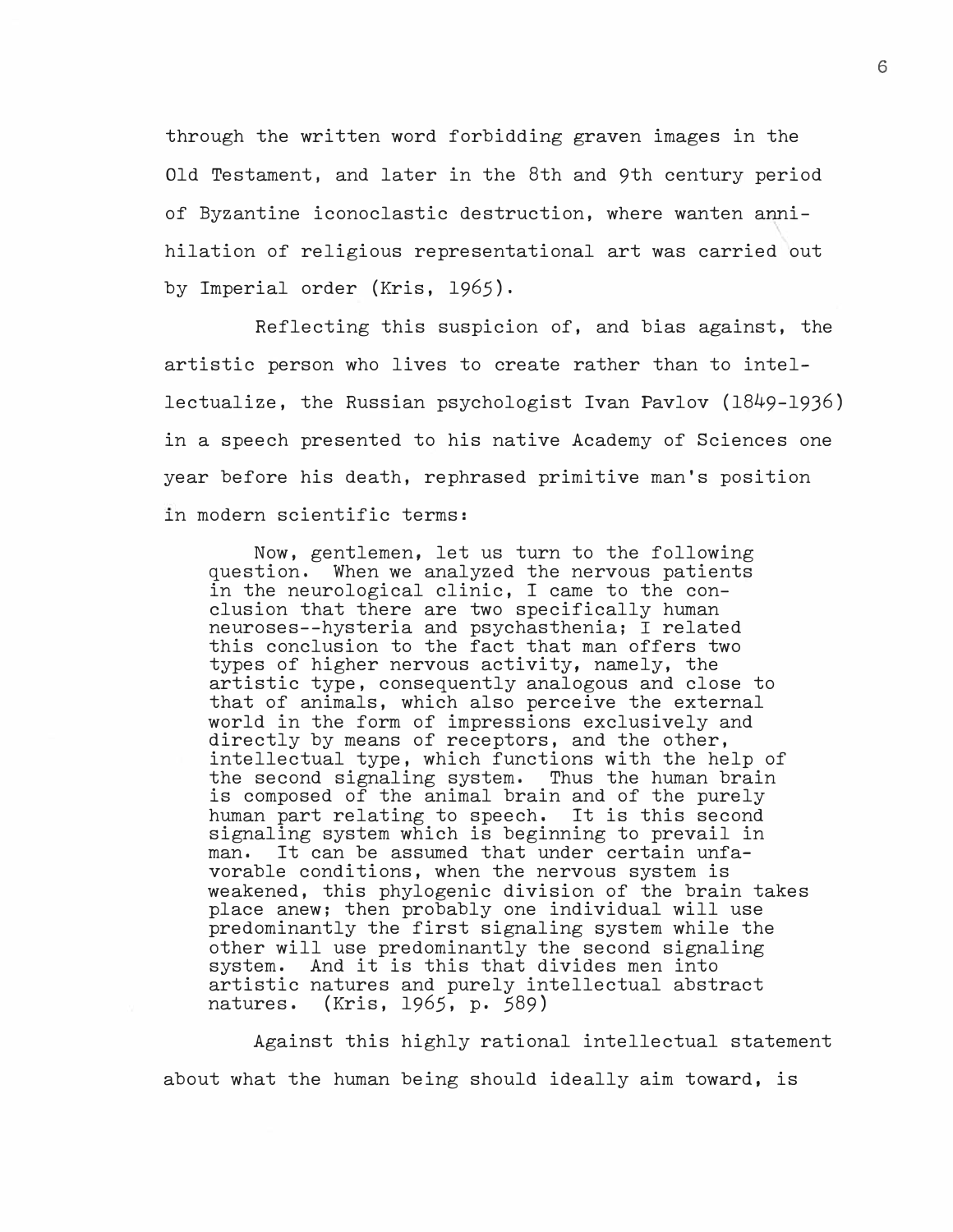Jung's comment regarding his valuing of man's ability to create fantasies.

It is in creative fantasies that we find the unifying function we seek . . . All the functions that are active in the psyche converge in fantasy. Fantasy has, it is true, a poor reputation among psychologists, and up to the present psychoanalytic theories have treated it accordingly. For freud as for Adler it is nothing but a "Symbolic" disguise for the basic drives and intentions . . . although fantasy can be casually explained and devalued in this way, it nevertheless remains the creative matrix of everything that has made progress possible for humanity. (Jung, 1966, p. 290)

In the increasingly humanistically-oriented nineteen-seventies there is emphasis on the use of art work with healthy normal clients seeking ways of learning about themselves in order to grow.

Mary Lee Hodnett, Professor of Art at the University of Texas, writing of the therapeutic power for both pathological and healthy people, and for the need for more trained therapists in the field says:

Art therapy, a synthesis of art and psychology, should be first of all considered as a form of psychotherapy which has unique potentialities for personality support and enhancement. The field  $\cdots$ extends from locked psychatric wards across a broad range of less severe psychotic levels, from deeply neurotic through mildly neurotic persons and into school classrooms. There is no way of knowing how many people could be helped to fuller, richer, more interesting lives through the arts since opportunity for finding this out has never been possible. As yet art therapy is too small and incomplete both in theory and in numbers of informed people who could tackle the job systematically. (1973, p. 75)

Margaret Frings Keyes, a San Francisco therapist who uses art therapy as one of her major tools for both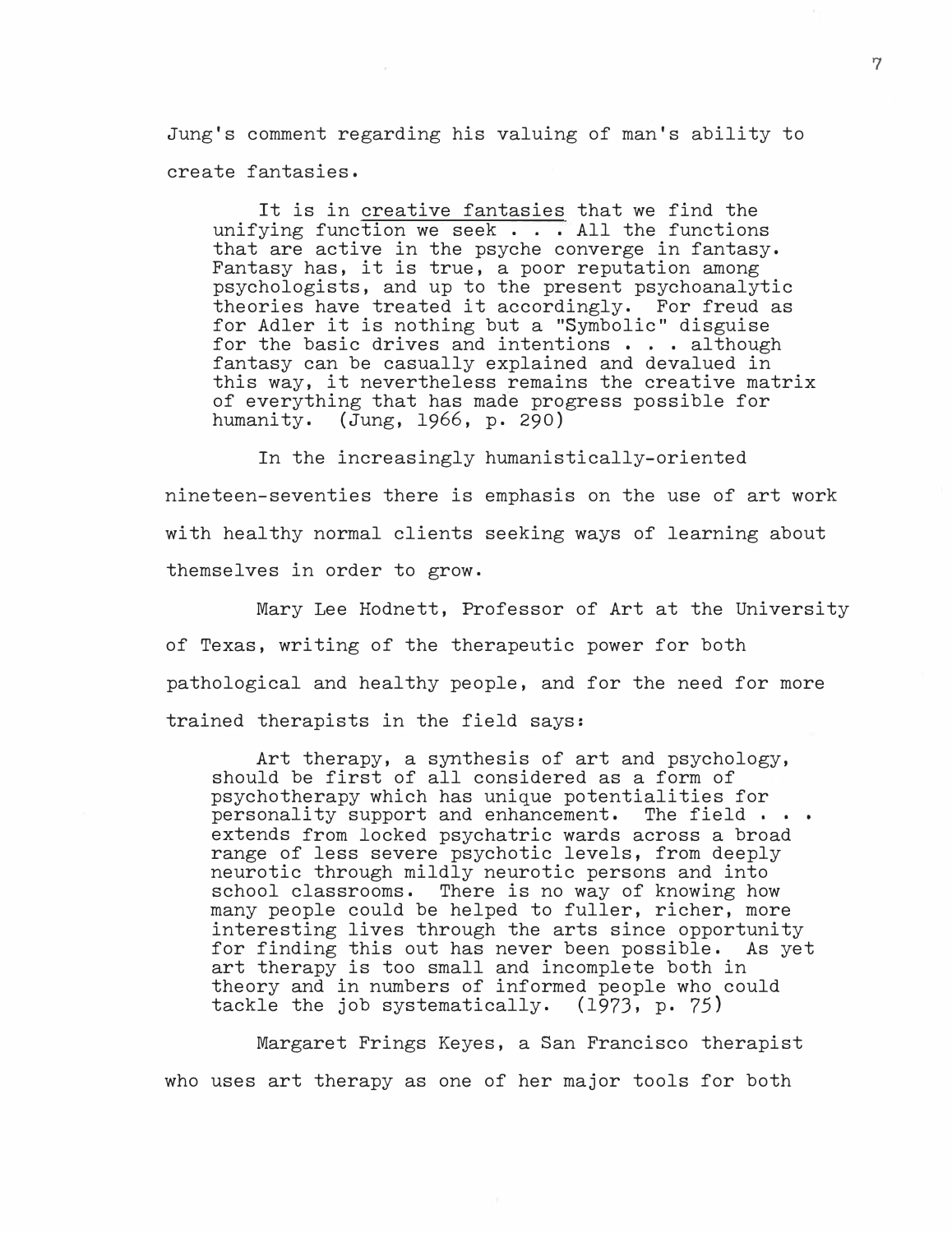individual and group work in private practice, says of the special function of art as psychotherapy:

Art therapy does not answer the questions. It only provides a process to clarify and deepen the questions, an awareness of how the individual here and now participates in creating his life conditions, and it points to some options that might be chosen (1974, p. 4).

### Significance of the Problem

It would seem from the increasing bulk of literature on the subject, that the general philosophical set regarding the place of art and the creative personality has shifted in psychological valuing. Today's view of the role of art and its potential therapeutic place has shifted from pathological diagnosis to integrative healing. Moving from the pre-Freudian and traditional psychoanalytic concept in which both art and creative artists were viewed as exciting but slightly suspect when placed on a continum of the rational, sane and stable social order, today's increasingly humanistic psychology has in part returned to a much earlier, even primitive, viewpoint.

Utilizing recent neuro-surgical findings on the two distinct functions of the right and left brain hemispheres as an indisputable point of departure, psychologists today tend to recognize the need to recapture a more balanced relationship between the intellectual, rational way of thinking and the intuitive, acausal one. Robert Ornstein in The Psychology of Human Consciousness (1973) discusses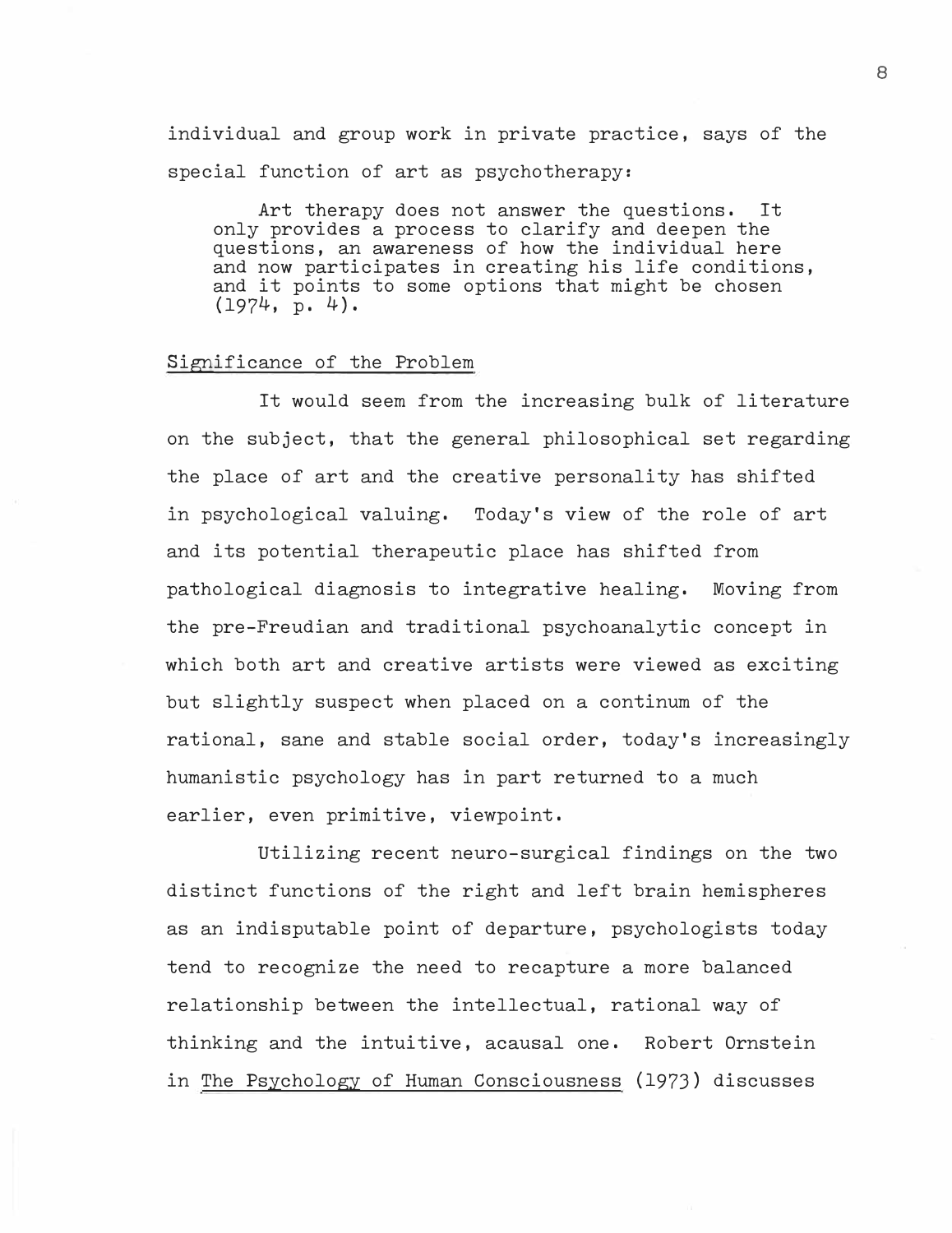the research of Joseph E. Bogen and G. William Domhoff, which showed through a variety of experiments that the civilization of Western man has been dominated by a reliance on the left side of the brain. It is this hemisphere which controls lineal thought, the right hand, speech and logic, and analytic cause and effect processes. The right brain hemisphere which controls receptive and nonlineal intution, the left hand, diffuse and simultaneous gestalt perceptions, and creative processes in general, has until recently been neglected in Western civilized man's quest for scientific progress. In the West where many different occupations and disciplines involve a concentration on verbal logic and lineal reasoning, science and law have been emphasized at the expense of the more intuitive human mental involvements.

In the last chapters of his book, Ornstein discusses a variety of methods for activating these neglected right hemisphere functions. Sufism, zen, yoga, and various forms of medication (disciplines long cultivated in the Eastern world) are presented as modes of discipline which need to be understood and adopted by Western man in order to achieve a healthier balance of consciousness. In order to avoid further unintentional ecological and social crises, spawned through an over-reliance on scientific thinking, Ornstein recommends re-integrating the total human consciousness through actively seeking to integrate the polarities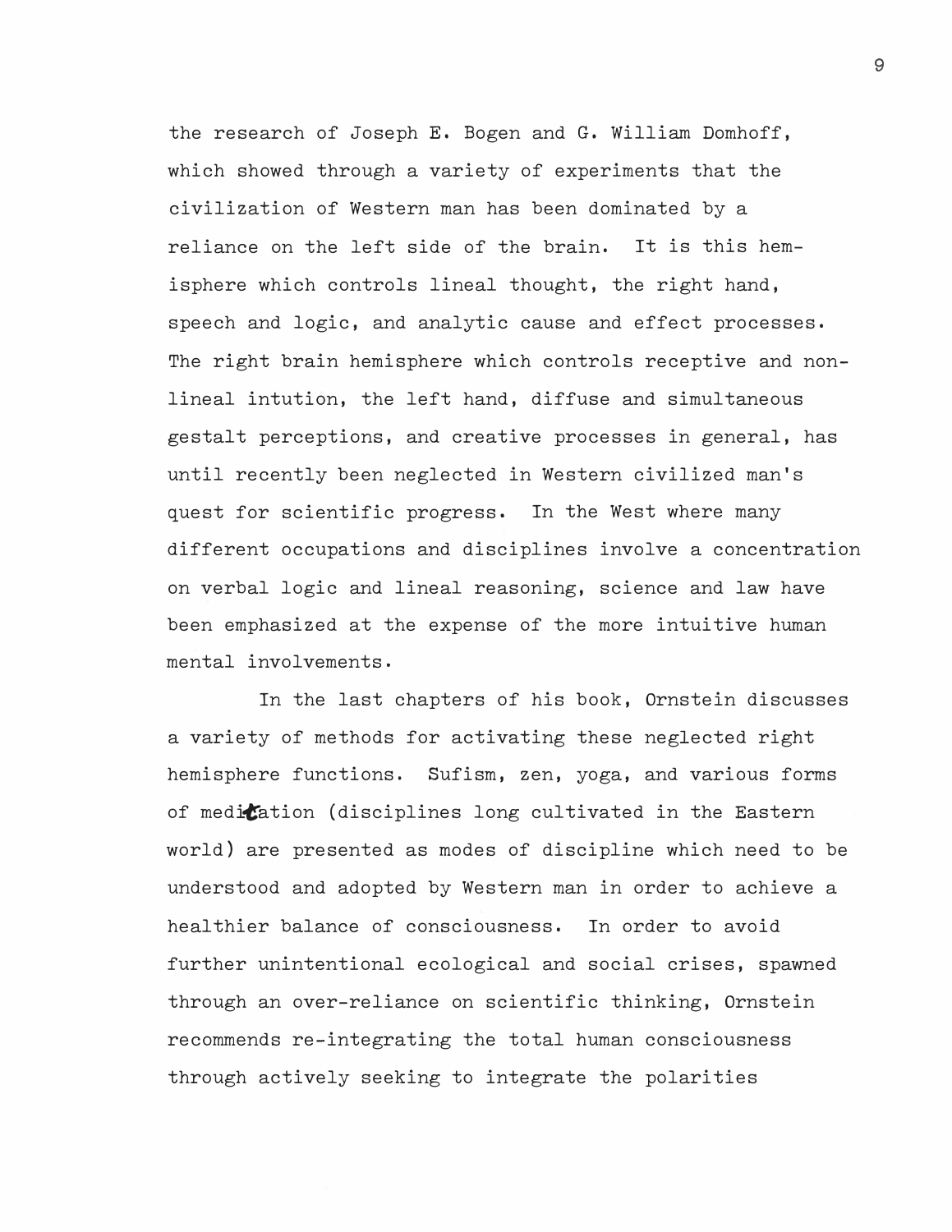provided by the two hemispheres of the human brain (Ornstein, 197Jb).

Prior to these recent neuro-physiological discoveries, a vanguard of scholars, thinkers and writers from a variety of fields had already begun to set forth ideas in opposition to the traditional scientific mode. For these people, somehow the artist stood out as the new hero. His creative thinking rather than that of the traditional solver of social and industrial problems became the focus of a whole new literature.

The genius of Albert Einstein was found to be somehow akin to that of the artist, for Einstein was quoted as describing his thought processes as being a kind of "combinatory play" involving "certain signs and more or less clear images", either visual or muscular, the results of which he then translated laboriously into words and abstract signs capable of being communicated (Arnheim, 1966, p. 287).

Devoting several books to the problems of perception, the nature of images, and visual thinking, psychologist Rudolph Arnheim, who has chaired both the American Psychological Association and the American Association for Aesthetic Philosophy, speaks of his conclusions regarding the importance of visual imagery in all productive thought.

My earlier work taught me that artistic activity is a form of reasoning in which perceiving and thinking are indivisibly intertwined ... (an artist thinks with his senses ... A review of what is known about perception, and especially about sight,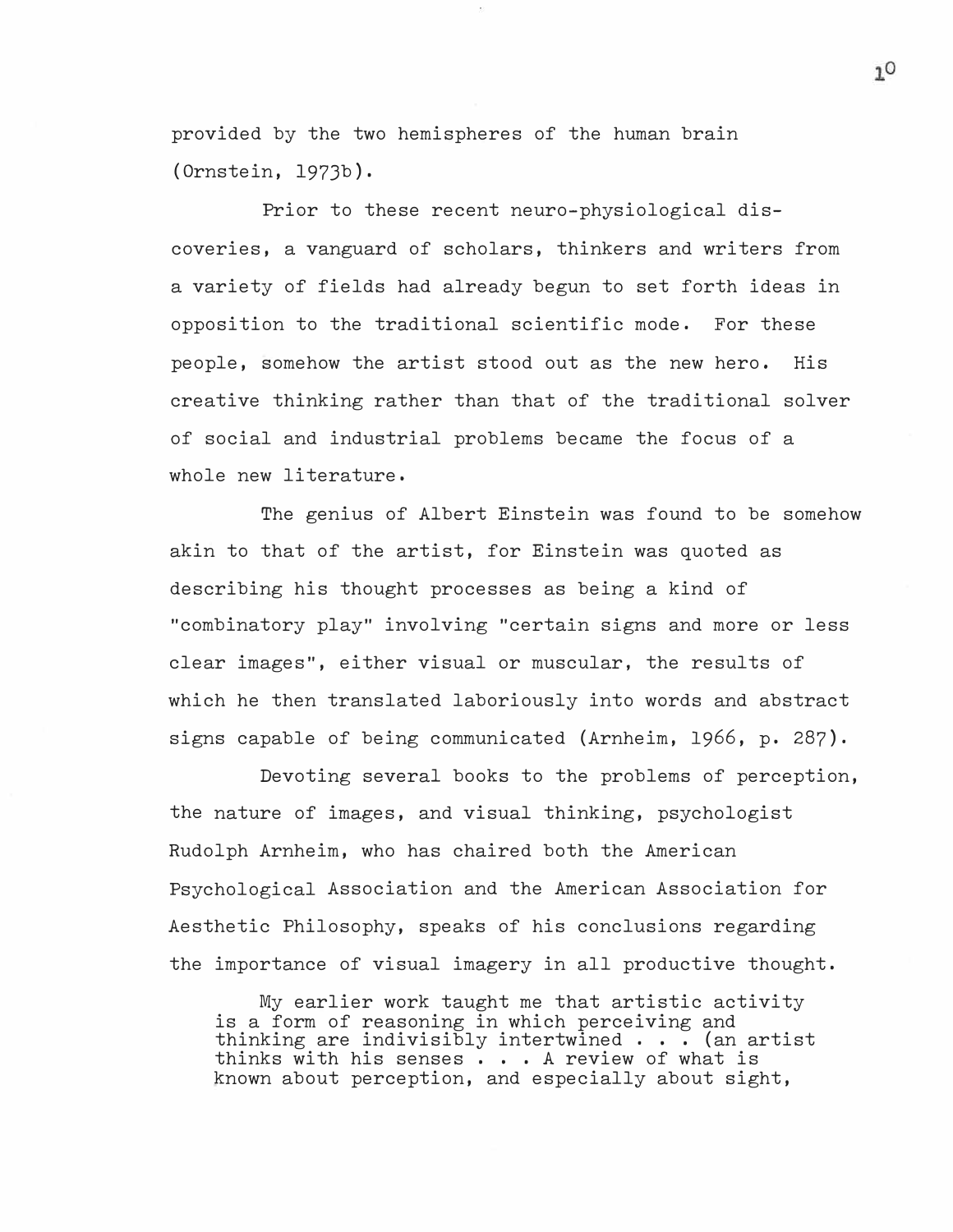made me realize that the remarkable mechanisms by which the senses understand the environment are all but identical with the operations described by the psychology of thinking. Inversely, there was much evidence that truly productive thinking in whatever area of cognition takes place in the realm of imagery, (Arnheim, 1969, p. 3)

As Arnheim sees it, through art man counteracts the impoverishments of vision that result when any one of the levels of reality is viewed in isolation of others, and thus art encourages the synthesis of conception, It is this ability to synthesize in conception which Arnheim calls true human wisdom (Arnheim, 1966).

Sir Herbert Read distinguished British scholar, writer, critic and philosopher, presents his long life's thesis that the entire course of human civilized history grows out of man's capacity to retain and develop the perceptual image inside his consciousness; from this is derived the faculty to erect the basis of an intelligence specifically and uniquely human, For Read, art has been and still is the essential instrument in the development and unfolding of human consciousness (Read, *1955).* 

Jerome Bruner (1962) in his little book, On knowing: Essays for the left hand, speaks of this curious Western dichotomy between the art of creation and the science of order and fact,

Since childhood, I have been enchanted by the fact and symbolism of the right hand and the left--the one the doer, the other the dreamer. The right is order and lawfulness. le droit. Its right is order and lawfulness, le droit. beauties are those of geometry and taut implication.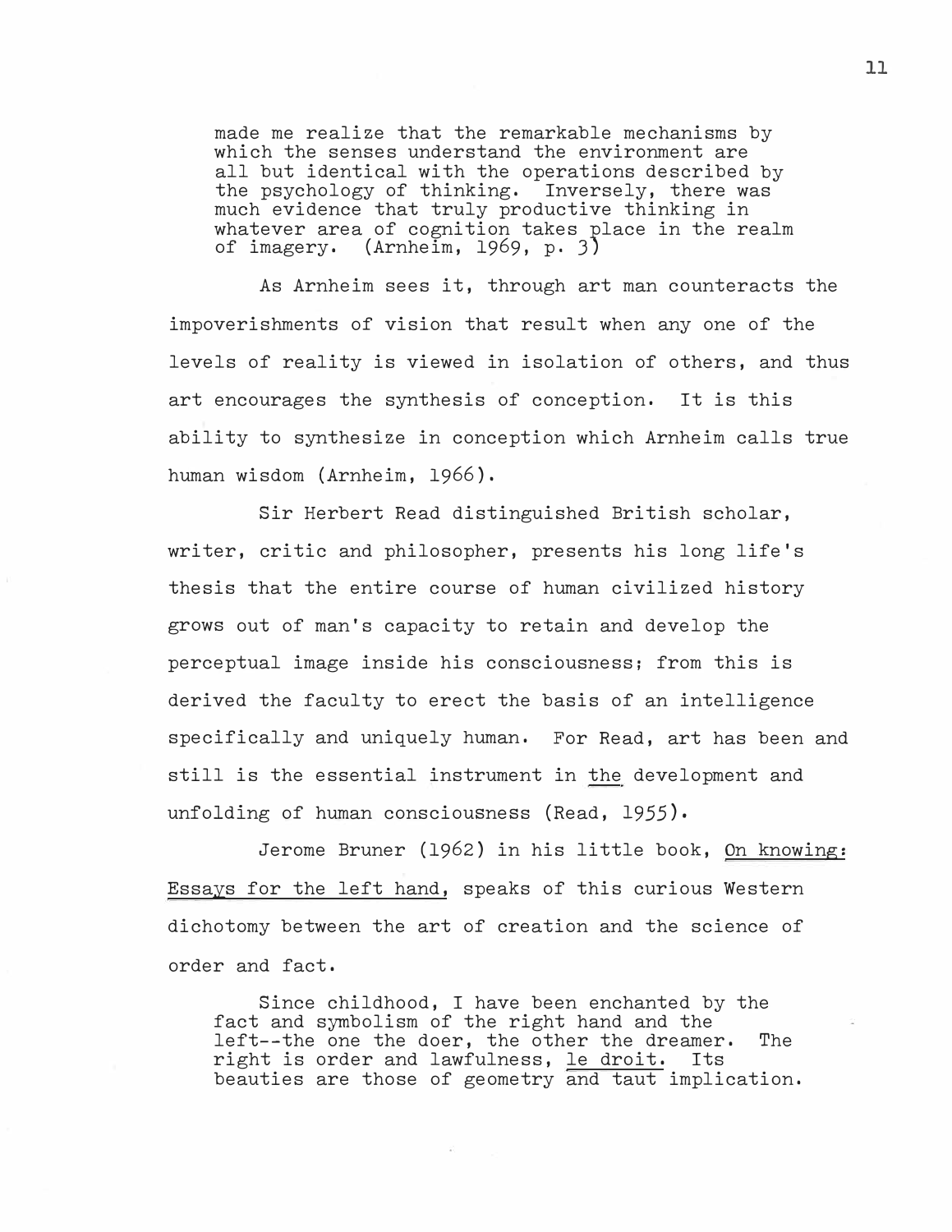Reaching for knowledge with the right hand is science. Yet to say only that much of science is to overlook one of its excitements, for the great hypotheses of science are gifts carried in the left hand, we say that it is Of the left hand, we say that it is awkward and, while it has been proposed that art students can seduce their proper hand to more expressiveness by drawing first with the left, we nonetheless suspect this, The French speak of the illegitimate descendant as being a main gauche, and though the heart is virtually at the center of the thoracic cavity, we listen for it on the left. Sentiment, intuition, bastardy, And should we say that reaching for knowledge with the left hand is art? (Bruner, 1962, p. *2)* 

Working the other way from this, the Swiss Psychiatrist Hermann Rorschach (1884-1922) proceeded from the unprecise dreamlike qualities of art to knowledge of a clinical and psychological value when in 1911 he combined his interests in perception, art and clinical psychology into his now-famous "inkblot" diagnostic tool, The projective and interpretive findings from the Rorschach test by now have become standard operating procedure in the clinical setting.

In 1935, Dr. Henry A, Murray (1893- ) developed at the Harvard Medical School Clinic a second projective diagnostic test which utilizes art to elicit psychological knowledge about a patient's inner psyche, The Thematic Apperception Test, commonly "TAT", consists of twenty cards which contain pictures suggesting human situations to which the patient responds with a verbal story. Though Rorschach's inkblots are abstract forms and Murray's TAT pictures represent figures and situations, in each case it is the